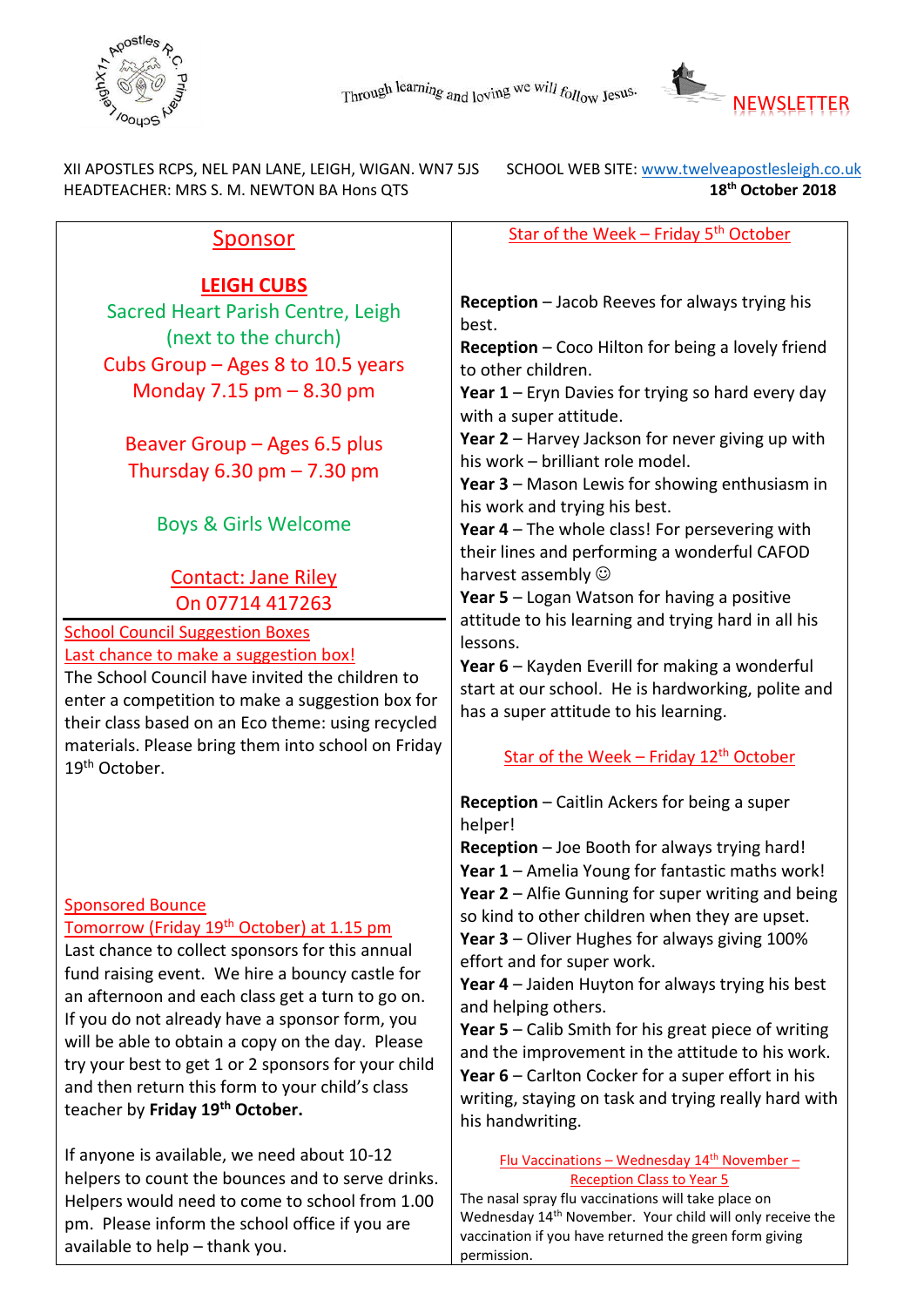| <b>Rugby Team</b><br>Well done to our rugby team this term who have<br>secured 2 consecutive victories:<br><b>Bedford Hall Methodist</b><br>$46 - 6$<br>Man of the Match - Dylan Causby<br><b>Newton West Park</b><br>$42 - 12$<br>Man of the Match - Bradley Morris | Mile of Copper - Friday 16 <sup>th</sup> November at 10.45<br>am to 3.00 pm<br>The buckets are now in class and so<br>can we ask families to save 1 p & 2 p<br>coins and send them into school for<br>this event.<br>Thank you to those that have already sent in<br>some coppers. |
|----------------------------------------------------------------------------------------------------------------------------------------------------------------------------------------------------------------------------------------------------------------------|------------------------------------------------------------------------------------------------------------------------------------------------------------------------------------------------------------------------------------------------------------------------------------|
| <b>Diary Dates for Next Term Half Tern</b>                                                                                                                                                                                                                           | Reception Intake - September 2019                                                                                                                                                                                                                                                  |
| Year 6 – Thursday $8^{th}$ November – $($                                                                                                                                                                                                                            | Anyone interested in sending their child to XII                                                                                                                                                                                                                                    |
| (Cineworld, Leigh) to watch "Mary tne witcn and                                                                                                                                                                                                                      | Apostles R.C.P.S. should come into school and                                                                                                                                                                                                                                      |
| Flower".                                                                                                                                                                                                                                                             | register their child's name.                                                                                                                                                                                                                                                       |
| Year 2 - Thursday 8 <sup>th</sup> November - Parent                                                                                                                                                                                                                  |                                                                                                                                                                                                                                                                                    |
| <b>Workshop</b> Reading and Vocabularly (3.30 pm -                                                                                                                                                                                                                   | This does not guarantee a place nor is it a formal                                                                                                                                                                                                                                 |
| 5.00 pm).                                                                                                                                                                                                                                                            | application for a place. However, it does enable us                                                                                                                                                                                                                                |
| Year 3 – Friday 9 <sup>th</sup> November – Remembrance                                                                                                                                                                                                               | to forward future correspondence about our open                                                                                                                                                                                                                                    |
| Assembly 9.00 am in the School Hall.                                                                                                                                                                                                                                 | evenings and other relevant information.                                                                                                                                                                                                                                           |
| Mrs Yates, Mrs Featherstone and the children in                                                                                                                                                                                                                      |                                                                                                                                                                                                                                                                                    |
| Year 3 would like to invite parents, relatives,                                                                                                                                                                                                                      |                                                                                                                                                                                                                                                                                    |
| parisioners and friends to this special assembly.                                                                                                                                                                                                                    | <b>Bonfire Night</b>                                                                                                                                                                                                                                                               |
|                                                                                                                                                                                                                                                                      | We are approaching Halloween and Bonfire night,                                                                                                                                                                                                                                    |
| Monday 19 <sup>th</sup> November - Other Faiths Week                                                                                                                                                                                                                 | can I direct you to the www.safe4autumn.com<br>website on which you can find loads of resources                                                                                                                                                                                    |
| Judaism<br>All year groups will be finding out about                                                                                                                                                                                                                 | and advice from the Fire Service and ourselves.                                                                                                                                                                                                                                    |
| Judaism throughout the week.                                                                                                                                                                                                                                         |                                                                                                                                                                                                                                                                                    |
|                                                                                                                                                                                                                                                                      | If you go in to the Toolkit section there are                                                                                                                                                                                                                                      |
| Parents are invited to join the following classes                                                                                                                                                                                                                    | presentations etc. for Key stages 2 and 3 as well                                                                                                                                                                                                                                  |
| in Collective Worship next term                                                                                                                                                                                                                                      | as lots of other resources to promote safety                                                                                                                                                                                                                                       |
| Year 5 Friday 23 <sup>rd</sup> November at 3.00 pm -                                                                                                                                                                                                                 | around fireworks, bonfires and associated issues                                                                                                                                                                                                                                   |
| Parents, carers, friends and relatives                                                                                                                                                                                                                               | such as anti-social behaviour.                                                                                                                                                                                                                                                     |
| are invited to join Mr Rowland and                                                                                                                                                                                                                                   |                                                                                                                                                                                                                                                                                    |
| the children in Year 5 in prayer at the                                                                                                                                                                                                                              | Can we ask that the themes be promoted so as to                                                                                                                                                                                                                                    |
| end of the day.                                                                                                                                                                                                                                                      | reduce the risk of harm to our young people over                                                                                                                                                                                                                                   |
| Year 4 - Friday 7 <sup>th</sup> December at 9.00 am                                                                                                                                                                                                                  | the Bonfire/Halloween period.                                                                                                                                                                                                                                                      |
| Parents, carers, friends and relatives are invited                                                                                                                                                                                                                   |                                                                                                                                                                                                                                                                                    |
| to join Miss Hitchen and the children in Year 4 in                                                                                                                                                                                                                   |                                                                                                                                                                                                                                                                                    |
| prayer at the start of the day.                                                                                                                                                                                                                                      |                                                                                                                                                                                                                                                                                    |
| Own Clothes Day - Friday 23 <sup>rd</sup> November - Donations                                                                                                                                                                                                       |                                                                                                                                                                                                                                                                                    |
| for the Christmas Hampers                                                                                                                                                                                                                                            |                                                                                                                                                                                                                                                                                    |
| The Friends would like to make up Christmas hampers                                                                                                                                                                                                                  | <b>Friends Events</b>                                                                                                                                                                                                                                                              |
| to raffle and raise funds for school. This year the                                                                                                                                                                                                                  | Second Hand Toy Sale - Friday 7th December<br>A chance to have a clear out before Christmas! The                                                                                                                                                                                   |
| hampers are mixed rather than themed, with an                                                                                                                                                                                                                        | children really look forward to this event Please start                                                                                                                                                                                                                            |
| assortment of wine, beer, biscuits, tinned foods -                                                                                                                                                                                                                   | to save unwanted toys, books, DVDs and send into                                                                                                                                                                                                                                   |
| savoury and sweet, chocolates, sweets, nuts, sauces,<br>jams, pasta, rice, etc                                                                                                                                                                                       | school the week before.                                                                                                                                                                                                                                                            |
|                                                                                                                                                                                                                                                                      |                                                                                                                                                                                                                                                                                    |
|                                                                                                                                                                                                                                                                      |                                                                                                                                                                                                                                                                                    |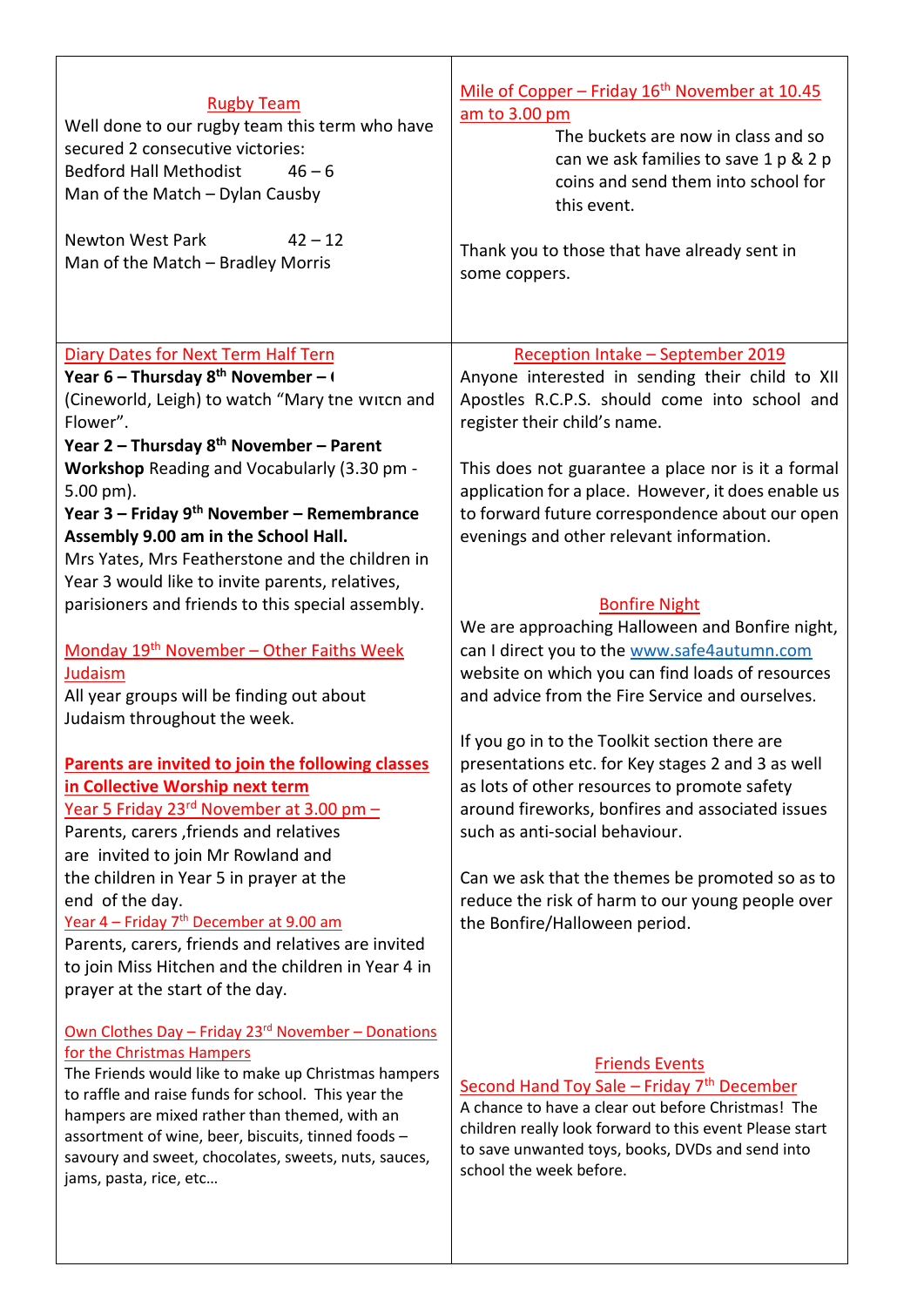| The idea is that each class will be allocated a specific      | <b>Diary Dates for Next Half Term:</b>                       |
|---------------------------------------------------------------|--------------------------------------------------------------|
| food group to bring in. The children are invited to           | Year 2 Christmas Performance                                 |
| wear their own clothes and donate an item of food             | Wednesday 12 <sup>th</sup> December at 2.30 pm               |
| from the list below. These items will then be used to         |                                                              |
| make the mixed hampers.                                       | Thursday 13 <sup>th</sup> December at 6.00 pm                |
|                                                               |                                                              |
|                                                               | <b>Christmas Coffee Morning</b>                              |
| Reception - e.g. Packets of rice, noodles,<br>٠               | Christmas Coffee Morning and Christmas Hat Parade -          |
| pasta, soup                                                   |                                                              |
| Year 1 - e.g. Nuts, crisps, pringles, tortillas,<br>٠         | Monday 17 <sup>th</sup> December at 9.00 am.                 |
| Bombay mix, nibbles                                           |                                                              |
| Year 2 - e.g. Biscuits, chocolates, sweets -<br>$\bullet$     |                                                              |
| Haribo's, jelly babies                                        | <b>Breakfast with Santa and</b>                              |
| Year 3 - e.g. Tins of savoury foods - soup, veg,<br>$\bullet$ | <b>Christmas Jumper Day</b>                                  |
| beans, tuna, corned beef                                      | Tuesday 18 <sup>th</sup> December at 9.00 am                 |
| Year $4 - e.g.$ Tins of sweet foods $-$ fruit,<br>$\bullet$   |                                                              |
| custard, rice pudding,                                        |                                                              |
| Year 5 - e.g. Jars - curry sauce, pickles, jam,<br>$\bullet$  |                                                              |
| pasta sauce                                                   |                                                              |
| Year $6 - e.g.$ 50p each $-$ to supplement<br>$\bullet$       |                                                              |
| hampers with shortage items                                   | <b>Christmas Parties:</b>                                    |
|                                                               |                                                              |
| Monday 3rd December Year 1 Theatre Trip - Stick Man           | Infants - Monday 17 <sup>th</sup> December at 1.30 pm        |
| Departing at 9.30 am and returning at approximately           |                                                              |
| 12.30 pm - a letter with more detail has been sent            | Year 3 & 4 - Tuesday 18 <sup>th</sup> December at 1.30 pm    |
| out.                                                          |                                                              |
|                                                               | Year 5 & 6 – Wednesday 19th December at 1.30 pm              |
| Advent Mass - Wednesday 5 <sup>th</sup> December              |                                                              |
| in school                                                     |                                                              |
| Parents, relatives and parishioners are invited to join       | End of Term Mass at XII Apostles Church                      |
| Father Kieran, staff and children in school to celebrate      | Thursday 20 <sup>th</sup> December at 9.00 am led by Year 4. |
| mass to mark the beginning of Advent.                         |                                                              |
|                                                               |                                                              |
| <b>Breakfast Club - Car Parking</b>                           |                                                              |
| Please can I remind parents that if they use the              |                                                              |
| breakfast club, the school car park can only be               |                                                              |
| used up to 8.00 am. This is to avoid congestion as            |                                                              |
| staff and deliveries arrive at this time and also to          | <b>Goodbye and Good Luck</b>                                 |
| ensure your child's safety due to the risks                   | Miss Peplow, a teaching assistant in Year 1and               |
| involved with increased traffic.                              | also a breakfast club supervisor is leaving us to            |
|                                                               |                                                              |
| <b>Junior and Infant Entrances</b>                            | start a new job after the half term break. Her last          |
| Please can I remind parents that due to                       | day in school is Friday 9th November. On behalf              |
|                                                               | of the staff and myself we want to wish her good             |
| safeguarding and health and safety they are not               | luck in her future career. She has provided                  |
| allowed to enter school through these entrances               | invaluable support to particular children in Year 1.         |
| at the beginning and end of the school day. Also              |                                                              |
| teachers need to be ready to greet their class and            | <b>Half Term</b>                                             |
| cannot leave classes unsupervised, therefore if               | Please note school closes tomorrow (Friday 19th              |
| parents need to speak to a teacher can they let               | October) for 2 weeks. We re-open on Monday                   |
| the office know and a mutually convenient time                | <b>5th November.</b>                                         |
| to meet can be arranged. Messages can be                      |                                                              |
| passed onto the teaching assistant on cloakroom               | School breaks up for the Christmas Break -                   |

duty .

**School breaks up for the Christmas Break – Thursday 20th December at 3.15 pm**